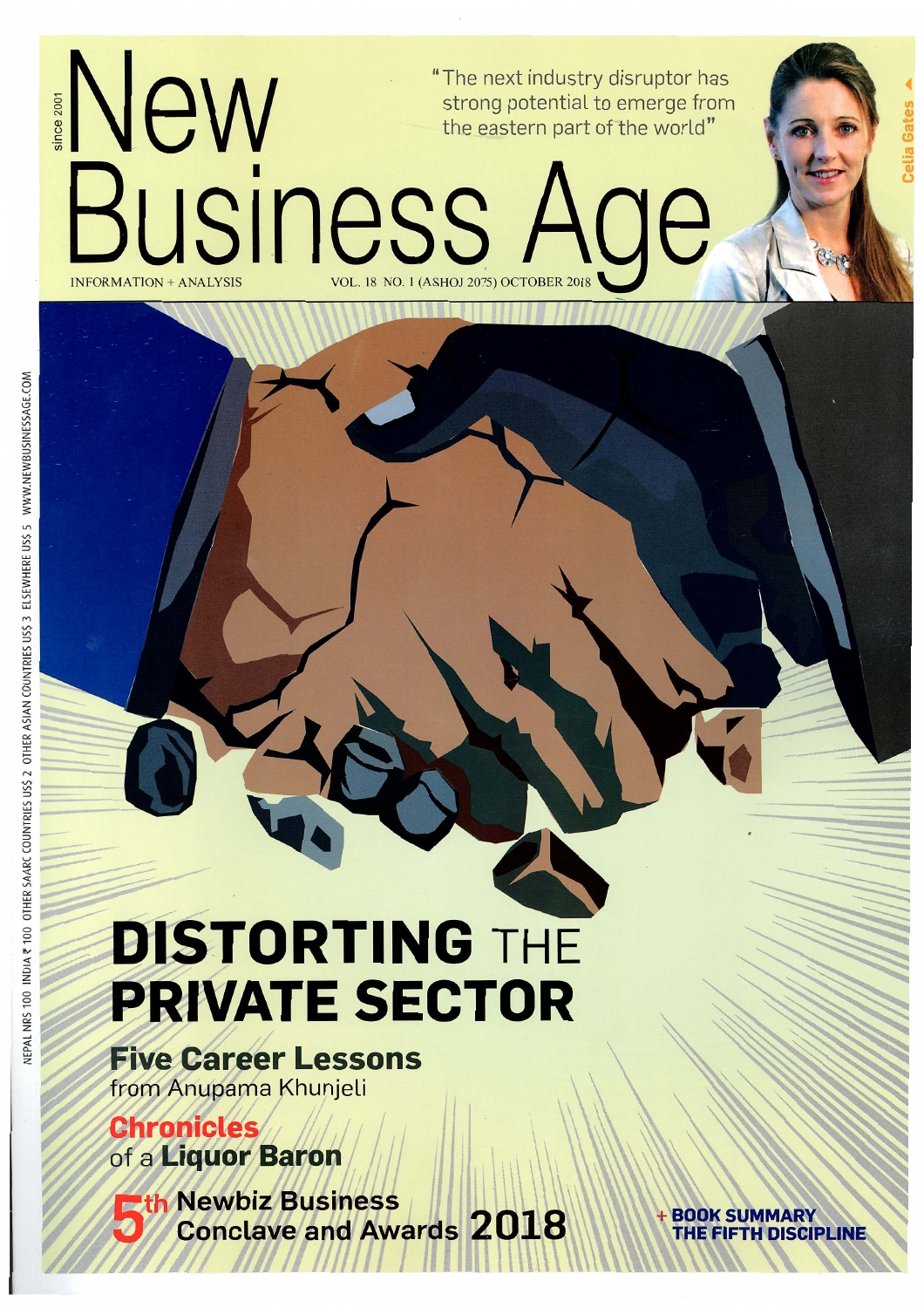# **Nepal's Accession to the Montreal Convention and its Applicable Liability Regime**



*The Montreal Convention is a completely new treaty which provides a complete package.*



#### **--BY DEVENDRA PRADHAN**

On August 23, 2018, the House of Representatives of Nepal (the lower House in the Parliament) ratified the proposal to accede to the Convention for the Unification of Certain Rules for International Carriage by Air 1999 ("Montreal Convention"). The proposal was tabled by the Nepal Government at the House of Representatives after it received approval from the Council of Ministers on July 16, 2018. Pursuant to the provisions of the Montreal Convention, it will come into force on the sixtieth day of the deposit of the instrument of accession by the Nepal Government with the International Civil Aviation Organization ("ICAO"). By acceding to the Montreal Convention, the Government primarily aims to increase the amount of compensation to be received by passengers of international air travel.

# **About the Warsaw System and Its**  4. The Guatemala City Protocol 1971; **Liability Regime**

The Warsaw Convention and its subsequent amendments, which apply to international carriage of passengers, baggage and cargo by aircraft, prescribe liability regime for carriers in cases of death or bodily injury of passengers and/or delay or damage of baggage and cargo in the course of international carriage by air.

The liability regime under the Warsaw Convention and all its subsequent amendments were scattered into several Conventions and Protocols which are together known as the "Warsaw System". The Warsaw System comprises of the following Conventions and Protocols:

- 1. The Warsaw Convention 1929;
- 2. The Hague Protocol 1955;
- 3. The Guadalajara Convention 1961;
- 
- 5. The 1975 Additional Protocols No. 1, 2, and 3; and
- 6. The 1975 Montreal Protocol No. 4.

There are some other agreements which are beyond the scope of the Warsaw System, such as, the Montreal Agreement 1966 (known as "CAB 1966"), the IATA Intercarrier Agreement on Passenger Liability 1995 ("IIA"), the Agreement on Measures to Implement the IATA Intercarrier Agreement ("MIA"), etc., which prescribe separate liability regimes for carriers in international carriage of passengers, baggage and cargo by air.

The Warsaw System is considered to be a complex international treaty as States are at liberty to ratify some Protocols but not others. For this reason, its applicability may vary from State to State, in accordance with the terms of the ratification of specific instruments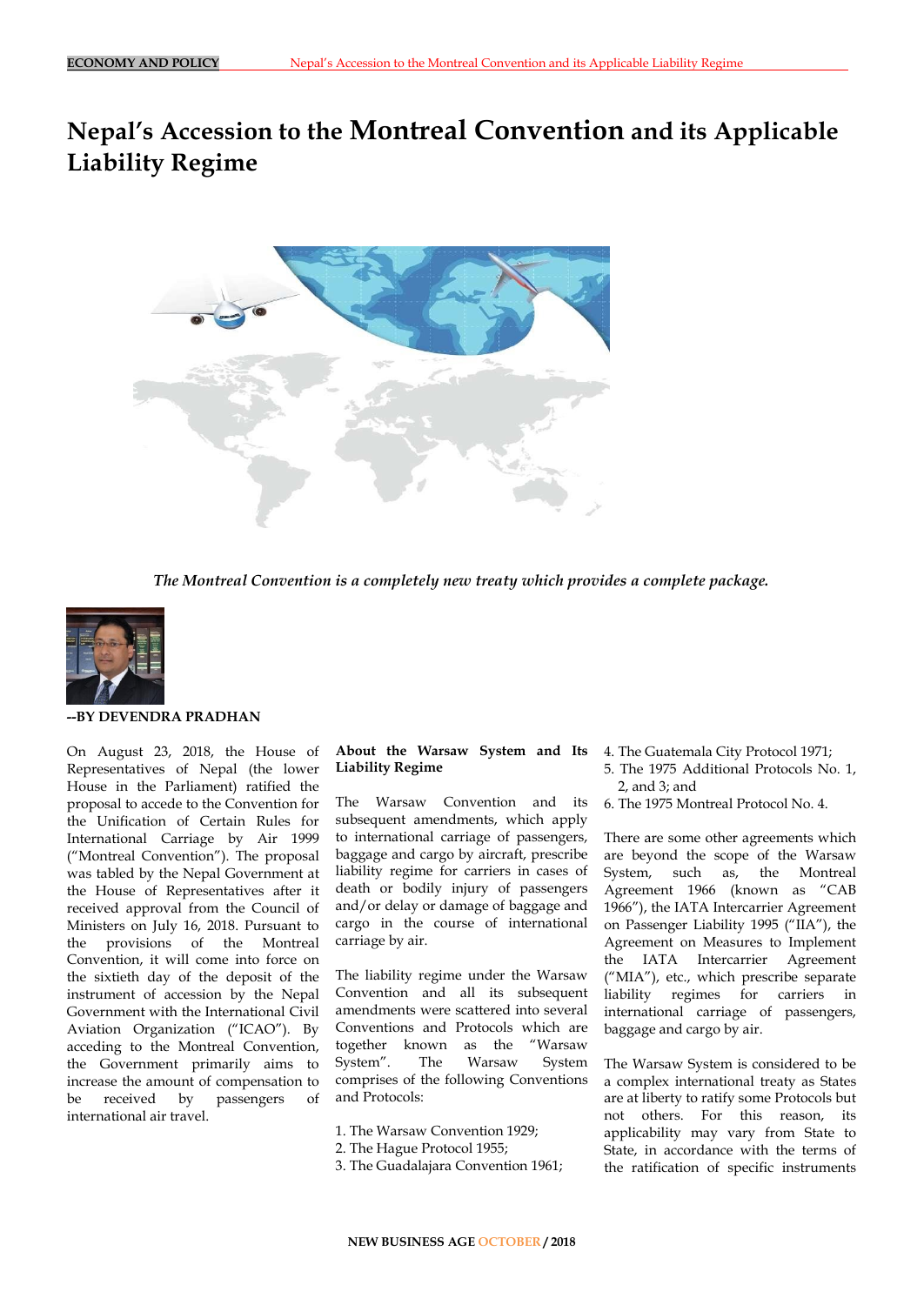under the Warsaw System. Since the Warsaw System comprises of several instruments, the liability regime under it also may vary from State to State. The liability of carriers under the Warsaw Convention, Hague Protocol, Additional Protocol No. 1 and No. 2 are prescribed as follows:

| <b>Warsaw</b><br><b>Convention</b>               | <b>Warsaw</b><br><b>Convention and</b><br><b>Hague Protocol</b> | <b>Warsaw</b><br><b>Convention</b><br>and Additional<br><b>Protocol No. 1</b> | <b>Warsaw</b><br><b>Convention,</b><br><b>Haque Protocol</b><br>and Additional<br><b>Protocol No. 2</b>                 |
|--------------------------------------------------|-----------------------------------------------------------------|-------------------------------------------------------------------------------|-------------------------------------------------------------------------------------------------------------------------|
| · Death or bodily<br>injury: 125,000<br>francs   | · Death or bodily<br>injury: 250,000<br>francs                  | • Death or bodily<br>injury: 8,300<br><b>SDR</b>                              | · Death or bodily<br>injury: 16,600 SDR<br>· Personal items:<br>332 SDR<br>· Checked baggage<br>and cargo: 17<br>SDR/kg |
| · Personal items:<br>5.000 francs                | · Personal items:<br>5.000 francs                               | · Personal items:<br>332 SDR                                                  |                                                                                                                         |
| · Checked baggage<br>and cargo: 250<br>francs/kg | · Checked baggage<br>and cargo: 250<br>francs/kg                | Checked<br>٠<br>baggage and<br>cargo: 17 SDR/kg                               |                                                                                                                         |

The sum mentioned in "francs" in the Warsaw Convention and the Hague Protocol refers to "Poincaré Francs" more commonly known as "Gold Francs" consisting of sixty-five and a half milligrams of gold of millesimal finesse of nine hundred which should neither be confused with French Franc nor Swiss Franc. Currently, Poincaré Francs is not in use. According to the last conversion, 125,000 francs was equivalent to USD 10,000 and 250,000 francs was equivalent to USD 20,000.

A SDR is an artificial "basket" currency introduced by the International Monetary Fund.



#### **Current Status of Nepal to International Aviation Liability Conventions**

Nepal acceded to the Convention for the Unification of Certain Rules Relating to International Carriage by Air 1929 ("Warsaw Convention") and the Protocol to Amend the Convention for the Unification of Certain Rules Relating to International Carriage by Air 1955 ("Hague Protocol") on February 12, 1966 and became a party to those instruments on May 13, 1966.

In its proposal to the House of Representatives, the Government stated that it has become a necessity for Nepal to accede to the more passenger-friendly Montreal Convention to address the challenges and risks associated with air travel as the Warsaw Convention and the Hague Protocol have not sufficiently addressed the risks of passengers in international travel by air.

# **About the Montreal Convention**

The Montreal Convention, which entered into force on November 4, 2003, was introduced with an aim to modernise and consolidate the Warsaw Convention and also to ensure protection of interests of passengers in international carriage by air. The Montreal Convention applies to international carriage of passengers, baggage and cargo by air of a commercial nature. It also applies to gratuitous carriage performed by carriers. The Montreal Convention applies only to international carriage where the place of departure and the place of destination are situated within the territories of two Contracting States, or within the territory of a single Contracting State, if there is an agreed stopping place within the territory of another State, even if the latter is not a party to the Montreal Convention.

As of September 10, 2018, 132 countries have acceded to the Montreal Convention.

The Montreal Convention is a completely new treaty which provides a complete package. Unlike the Warsaw System, States may not have a choice to ratify some Protocols and not others. States must either accept it as a whole or reject it. The Montreal Convention has been designed primarily to replace the Warsaw System.

#### **Liability Regime Under the Montreal Convention**

The Montreal Convention adopts a higher liability regime for carriers and provides more generous compensations to passengers in cases of death or bodily injury of passengers and/or delay or damage of baggage and cargo as compared to previous international Conventions on carriage of passengers, baggage and cargo by air.

# **Compensation for Death or Bodily Injury:**

Unlike the Warsaw Convention and its supplementary instruments, the Montreal Convention does not adopt limits of liability for carriers in cases of death or bodily injury of passengers. The Montreal Convention adopts a twotier liability regime for compensation for death or bodily injury of passengers which is as follows:

**1. Strict Liability:** The Montreal Convention imposes a strict liability upon carriers in cases of death or bodily injury of passengers which at present is up to SDR 113,100 (circa USD 158,000) irrespective of the fact whether or not the carrier was negligent. Carriers may not take any kind of defense for this amount.

**2. Higher Liability:** As the Montreal Convention does not prescribe limits of liability for death or bodily injury, carriers may be liable for higher sums in excess of SDR 113,100. However, carriers may take defense and shall not be held liable for damages for the sum in excess of SDR 113,100 if it is able to prove that:

a) The carrier was not negligent; or

b) The damage occurred solely due to the act of a third party.

# **Compensation for Loss, Damage or Destruction of Baggage and Delay:**

The Montreal Convention imposes a liability limit for carriers for the loss, damage or destruction of baggage which at present is SDR 1,131 (circa USD 1,580) per passenger for checked and unchecked baggage and SDR 19 (circa USD 26) per kg for cargos.

It also imposes a liability limit for carriers for delay in the carriage of passengers, which at present is SDR 4,694 (circa USD 6,561).

The limits of liability prescribed in the Montreal Convention are generally reviewed every five-years wherein references to the inflation rates are taken into consideration. The most recent revision to the limits of liability was done in 2009. The liability of carriers under the Montreal Convention is as follow: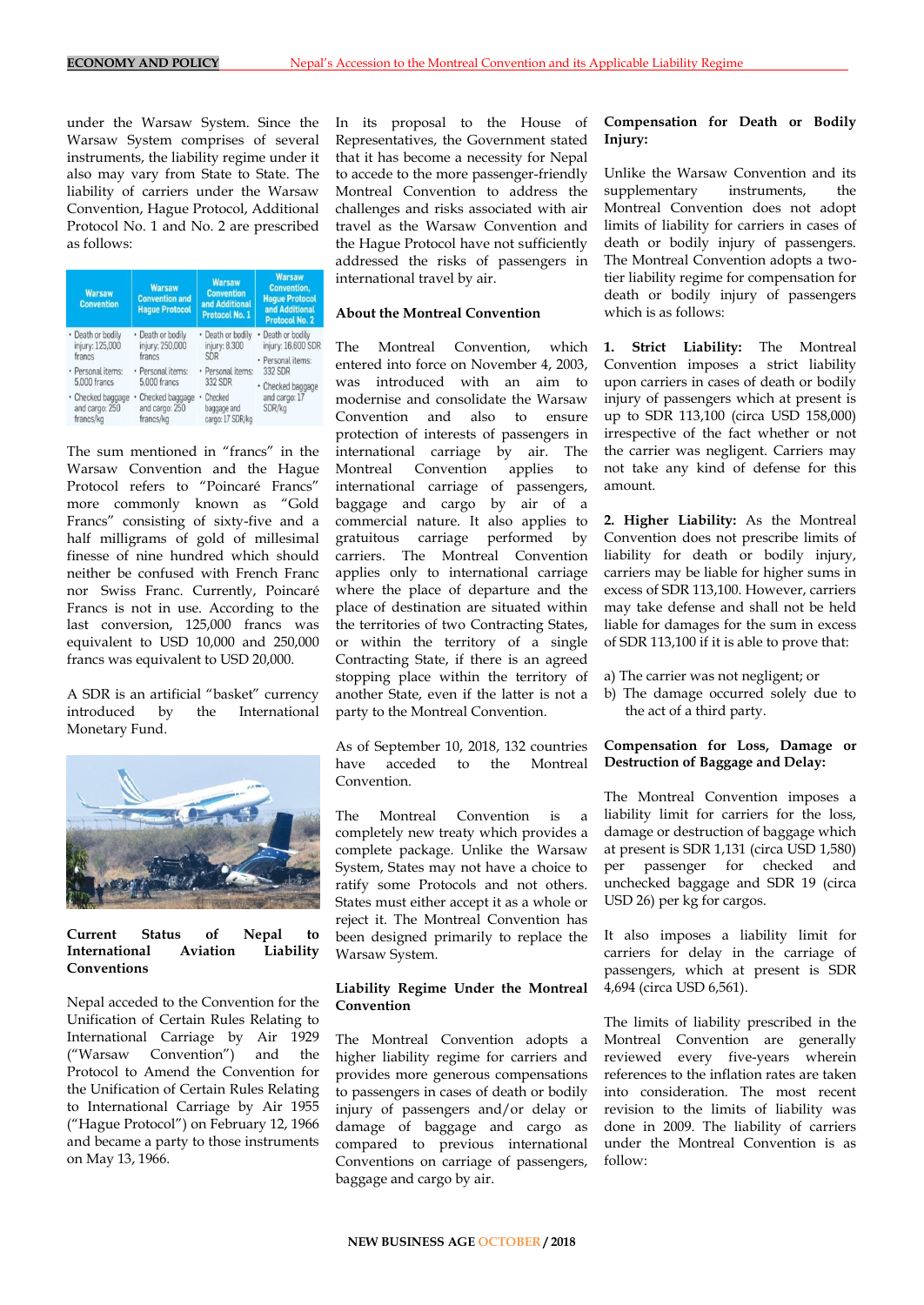| <b>Limits Effective</b><br><b>From 2003 to 2009</b>          | <b>Limits Effective</b><br><b>From 2009</b>                  | ŕ |
|--------------------------------------------------------------|--------------------------------------------------------------|---|
| • Death or bodily<br>injury: 100,000<br><b>SDR</b>           | • Death or bodily<br>injury: 113,100<br><b>SDR</b>           |   |
| • Baggage<br>(checked and<br>unchecked):<br><b>1.000 SDR</b> | • Baggage<br>(checked and<br>unchecked):<br><b>1.131 SDR</b> |   |
| · Cargo: 17 SDR/kg                                           | • Cargo: 19 SDR/kg                                           |   |
| • Delay<br>(passengers):<br>4,150 SDR                        | Delay<br>(passengers):<br>4,694 SDR                          |   |

Any contractual provision to relieve carriers from the liability prescribed by the Montreal Convention or to fix the lower limit than those prescribed by it is deemed to be invalid.

#### **Advance Payments**

Carriers are under an obligation to make advance payments in cases of death or bodily injury of passengers to meet the immediate needs of passengers and their legal heirs if required by the national laws of the Contracting States.

# **Forum/Jurisdiction Available to Plaintiffs Against Carriers**

In addition to the choice of four forums provided by the Warsaw Convention to plaintiffs to bring an action against carriers for damages resulting in death or bodily injury of passengers, the Montreal Convention provides an additional forum- the State in which a passenger has his or her principal and permanent residence at the time of the accident, which is known as "Fifth Jurisdiction". Under the Montreal Convention, plaintiffs have a choice to select one of the following forums to bring an action against carriers:

- 1. The carrier's domicile;
- 2. The carrier's principal place of business;
- 3. The place of business where the contract of carriage was made;
- 4. The passenger's place of destination; and
- 5. The State in which a passenger has his or her principal and permanent residence at the time of the accident.

For a plaintiff to invoke a State as the Fifth Jurisdiction, the following conditions must be satisfied:

- 1. The State must be the principal and permanent residence of the passenger at the time of the accident;
- 2. The State must be one which the carrier operates services to or from, either on its own aircraft or on another carrier's aircraft on the basis of a commercial agreement; and
- 3. The State must be one in which that carrier conducts its business.

The Fifth Jurisdiction is the outcome of seamless efforts of the United States. The United States took a strong stand that inclusion of the Fifth Jurisdiction in the Montreal Convention was necessary. However, a majority of non-U.S. airlines strongly opposed to the inclusion of the Fifth Jurisdiction due to the fear of exposure to the U.S. courts and the possibility of high damage awards by U.S. juries. Nevertheless, in reality, the Fifth Jurisdiction closes the door for non-U.S residents from forum shopping in the U.S. courts in aviation accident lawsuits as they would not be able to meet the above-mentioned three preconditions to invoke the Fifth Jurisdiction.

Carriers may not alter the choice of forums provided by the Montreal Convention through the contract of carriage. Any clause in the contract of carriage contrary to the jurisdiction provided by it shall be null and void.



#### **Limitation Period**

As in the Warsaw Convention, the Montreal Convention also prescribes a limitation period of two years to bring an action against carriers. In the event a plaintiff fails to bring an action against a carrier within a period of two years from the date of (i) arrival of aircraft at the destination; (ii) the date which the aircraft was scheduled to arrive; or (iii)

the date on which the carriage stopped, the right of such plaintiff to seek damages shall extinguish and the carrier shall not be under an obligation to provide compensation to such plaintiff.

# **Domestication of the Montreal Convention After its Accession by Nepal**

There are two major approaches on how bilateral and multilateral treaties may become enforceable domestically: (i) Dualist Approach; and (ii) Monist Approach. Under the Dualist Approach, a treaty to which a State becomes a party is not a self-executing document, and therefore it does not automatically become enforceable domestically. In order for a treaty to be enforceable domestically, an appropriate national legislation must be enacted incorporating the provisions of the treaty into the legislation. This process is called "domestication of treaty". The Dualist Approach is primarily adopted by common law countries and States in those jurisdictions enact a separate legislation i.e., Carriage by Air Act or Civil Aviation Act incorporating provisions of international aviation treaties to give effect to such treaties domestically. On the contrary, under the Monist Approach, a treaty is a selfexecuting document which shall be enforceable without a need for domestication. In case of conflict between the treaty and national laws, provisions of the treaty shall supersede over national laws.

In the context of Nepal, the Nepal Treaty Act 2047 (1990) provides that a treaty to which the Nepal Government is a party, upon ratification by the Parliament or House of Representatives, shall carry the force of law in that particular matter and shall prevail over the existing domestic laws in case of any conflict. Nepal has adopted the Monist Approach in enforcing treaties and thus does not require additional parliamentary action to make the Montreal Convention enforceable in Nepal.

# **Non-applicability of the Montreal Convention to Domestic Flights**

As per the terms of the ratification by Nepal, the Montreal Convention shall apply only to commercial international carriage of passengers, baggage and